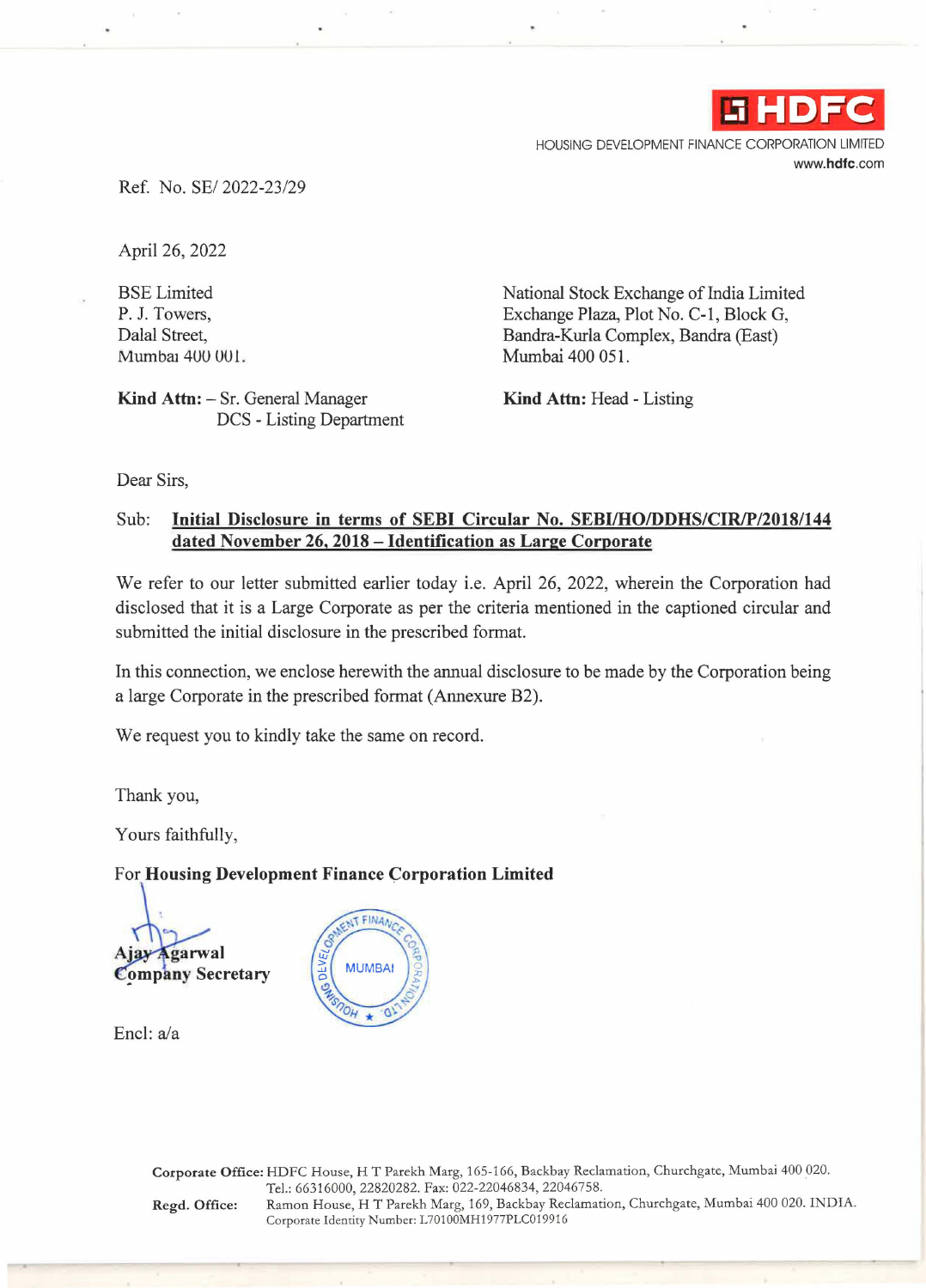

#### **Annexure B2**

## **Format of the Annual Disclosure to be made by an entity identified as a LC**

- 1. Name of the Company:
- 2. CIN:

Housing Development Finance Corporation Limited L 701OOMH1977PLC019916

3. Report filed for FY: 2021-2022

4. Details of the borrowings (all figures in  $\bar{\tau}$  crore):

| Sr.No.         | <b>Particulars</b>                                                                                                                                                                                                            | <b>Details</b>   |
|----------------|-------------------------------------------------------------------------------------------------------------------------------------------------------------------------------------------------------------------------------|------------------|
| i.             | 2-year block period                                                                                                                                                                                                           | FY 2021-2022     |
|                |                                                                                                                                                                                                                               | FY 2022-2023     |
| ii.            | Incremental borrowing done in FY 2021-22<br>(a)                                                                                                                                                                               | ₹ 1,37,588 crore |
| iii.           | Mandatory borrowing to be done through issuance of debt  <br>securities in FY 2021-22<br>$(b) = (25\% \text{ of a})$                                                                                                          | ₹ 34,397 crore   |
| iv.            | Actual borrowings done through debt securities in FY 2021-22<br>(c)                                                                                                                                                           | ₹ 50,247 crore   |
| $\mathbf{V}$ . | Shortfall in the mandatory borrowing through debt securities, if<br>any, for FY 2020-21, carried forward to FY 2021-22<br>(d)                                                                                                 | <b>NIL</b>       |
| vi.            | Quantum of (d), which has been met from (c)<br>(e)                                                                                                                                                                            | Not Applicable   |
| vii.           | Shortfall, fi any, in mandatory borrowings through debt<br>securities for FY 2021-22<br>(after adjusting for any shortfall in borrowing for FY 2020-21<br>which was carried forward to FY 2021-22)<br>$(f) = (b) - [(c)-(e)]$ | <b>NIL</b>       |

#### 5. Details of penalty to be paid, if any, in respect to previous block.

|               | Sr.No. | <b>Particulars</b>  | Details (all figures in<br>$\bar{\tau}$ crore) |
|---------------|--------|---------------------|------------------------------------------------|
|               |        | 2-year Block period | FY 2020-2021                                   |
| <b>MUMBAI</b> |        |                     | FY 2021-2022                                   |
|               |        |                     |                                                |